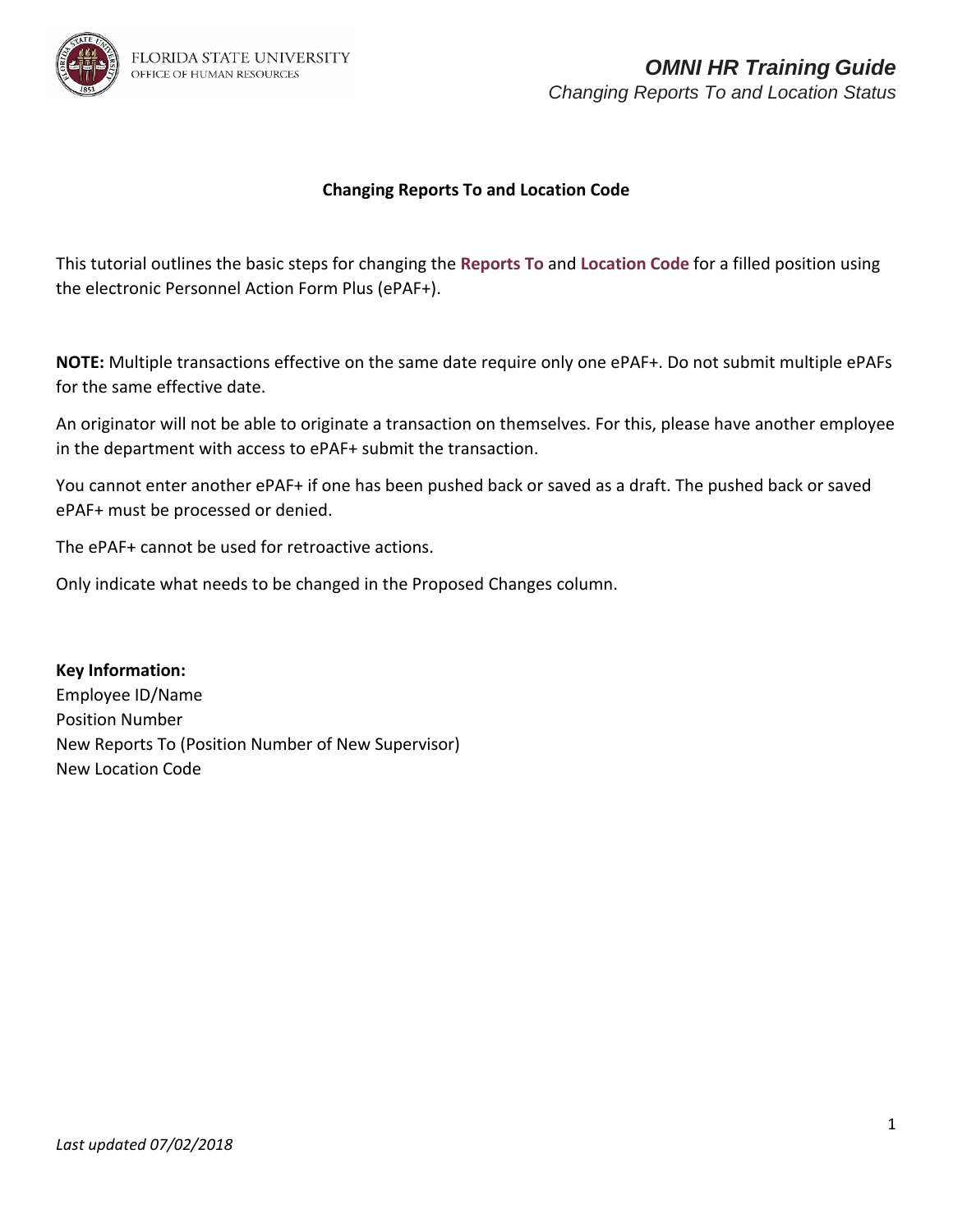

*Changing Reports To and Location Status*

| <b>Step</b> | <b>Action</b>                                                                |
|-------------|------------------------------------------------------------------------------|
| 1.          | Go to https://my.fsu.edu and sign into OMNI HR with your FSUID and password. |
|             | Select Department Administration from the drop down menu, then click the     |
|             | <b>Employees and Positions tile.</b>                                         |
|             | (Alternate Navigation: NavBar > Main Menu > ePAF+ > Enter ePAF+ Transaction) |

|                                       | ▼ Department Administration      |                |                            |
|---------------------------------------|----------------------------------|----------------|----------------------------|
| <b>Attendance &amp; Leave</b>         | <b>Employees &amp; Positions</b> | <b>FACET</b>   | <b>Faculty Contracts</b>   |
|                                       | $\mathbb{P}$<br><b>HR</b>        |                | $\overline{\phantom{a}}$   |
| <b>Faculty Promotion &amp; Tenure</b> | <b>Recruiting</b>                | <b>Payroll</b> | <b>Query &amp; Reports</b> |
|                                       | Δ.                               |                |                            |

| <b>Step</b> | <b>Action</b>                                         |
|-------------|-------------------------------------------------------|
| z.          | Ensure you are on the Enter ePAF+ Transaction screen. |

| <b>&lt; Department Administration</b>        | <b>Employees and Positions</b>                                                                    |   | ◉                         |
|----------------------------------------------|---------------------------------------------------------------------------------------------------|---|---------------------------|
| <b>Enter ePAF+ Transactions</b>              | Enter ePAF+ Transaction                                                                           |   | Print   New Window   Help |
| View/Rework ePAF+                            | Select an HR Transaction search type. Enter any information you have and click the Search button. |   |                           |
| Approve ePAF+                                | <b>HR Transaction Search Type</b>                                                                 |   |                           |
| <b>T</b> Job Data                            | <sup>4</sup> Appointment/Filled Position<br>O Update Vacant Position<br>O Add New Position        | ↳ |                           |
| <b>Department Budget Table</b><br>m          | 1Q.<br>Empl ID:                                                                                   |   |                           |
| <b>Current Team Profiles</b>                 | <b>Last Name:</b><br><b>First Name:</b>                                                           |   |                           |
| <b>Maintain Job Profiles</b><br>н            | a<br>Position:<br>Department:                                                                     |   |                           |
| <b>Position Summary</b><br>m                 | □ Terminate Appointment                                                                           |   |                           |
| <b>Position History</b><br>Ħ                 | <b>Refine Search Results</b><br>Direct Reports<br>Department Rep                                  |   |                           |
| <b>FSU Mass Appointments</b><br>$\checkmark$ | Search<br>Clear                                                                                   |   |                           |
|                                              |                                                                                                   |   |                           |
|                                              |                                                                                                   |   |                           |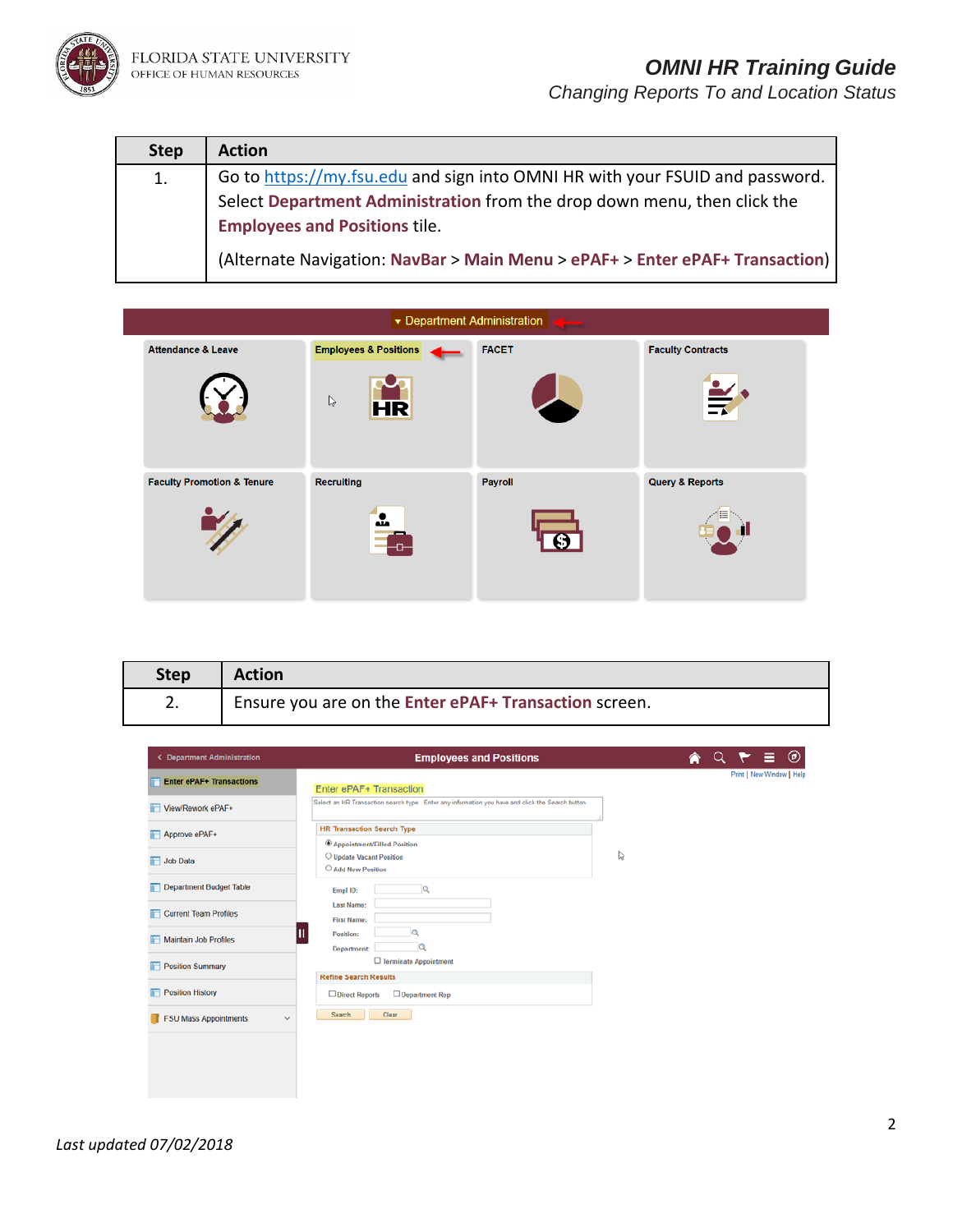

# *OMNI HR Training Guide*

*Changing Reports To and Location Status*

| <b>Step</b> | <b>Action</b>                                                                                               |
|-------------|-------------------------------------------------------------------------------------------------------------|
| 3.          | Select the appropriate HR Transaction Search Type and enter the position<br>number into the Position field. |
| 4.          | Click the Search button, then select desired employee's name from results.                                  |

| < Department Administration                  | <b>Employees and Positions</b>                                                                                                                            | 合 | $^{\circledR}$            |
|----------------------------------------------|-----------------------------------------------------------------------------------------------------------------------------------------------------------|---|---------------------------|
| <b>Enter ePAF+ Transactions</b>              | Enter ePAF+ Transaction                                                                                                                                   |   | Print   New Window   Help |
| View/Rework ePAF+                            | Select an HR Transaction search type. Enter any information you have and click the Search button.                                                         |   |                           |
| Approve ePAF+                                | <b>HR Transaction Search Type</b><br>Appointment/Filled Position                                                                                          |   |                           |
| <b>T</b> Job Data                            | O Update Vacant Position<br>○ Add New Position                                                                                                            |   |                           |
| Department Budget Table                      | $\alpha$<br>Empl ID:                                                                                                                                      |   |                           |
| Current Team Profiles                        | <b>Last Name:</b><br><b>First Name:</b>                                                                                                                   |   |                           |
| Maintain Job Profiles                        | 00099999<br>Position:<br>Academic Advisor Level 1<br>Q<br>Department:                                                                                     |   |                           |
| <b>Position Summary</b>                      | Terminate Appointment<br>Ш<br><b>Refine Search Results</b>                                                                                                |   |                           |
| <b>Position History</b>                      | $\Box$ Department Rep<br>Direct Reports<br>⊂                                                                                                              |   |                           |
| <b>FSU Mass Appointments</b><br>$\checkmark$ | Clear<br>Search                                                                                                                                           |   |                           |
|                                              | Personalize   Find   View All   2                                                                                                                         |   | First 1 of 1 Last         |
|                                              | Empl<br>Record Job Code Job Title<br>Empl ID<br><b>Department Name</b><br><b>Originator Name</b><br><b>Current Approval Status</b><br><b>Name</b><br>Dept |   |                           |
|                                              | Seminole, Suzie<br>000012345<br>9451<br>Academic Advisor<br>098000<br>Dean Undergraduate Studies<br>$\Omega$                                              |   |                           |
|                                              |                                                                                                                                                           |   |                           |

| <b>Step</b> | <b>Action</b>                                                                                                                                                                                                                                                                       |
|-------------|-------------------------------------------------------------------------------------------------------------------------------------------------------------------------------------------------------------------------------------------------------------------------------------|
| 5.          | Check the transaction effective date. The requested transaction effective date<br>defaults to the current date. Enter your desired transaction effective date or<br>the first day of the next available payroll cycle into the Requested Transaction  <br>Date field. Click Submit. |

#### **Transaction Effective Date**

| Enter transaction Effective Date, Current Information section will reflect data as of this date. The date may be changed<br>prior to submission and while working in Draft mode, though changes will reset data previously entered into the form.<br>The Effective Date cannot be changed if the ePAF+ is pushed back. | al. |
|------------------------------------------------------------------------------------------------------------------------------------------------------------------------------------------------------------------------------------------------------------------------------------------------------------------------|-----|
| *Requested Transaction Date: 07/13/2018   3                                                                                                                                                                                                                                                                            |     |
| Submit                                                                                                                                                                                                                                                                                                                 |     |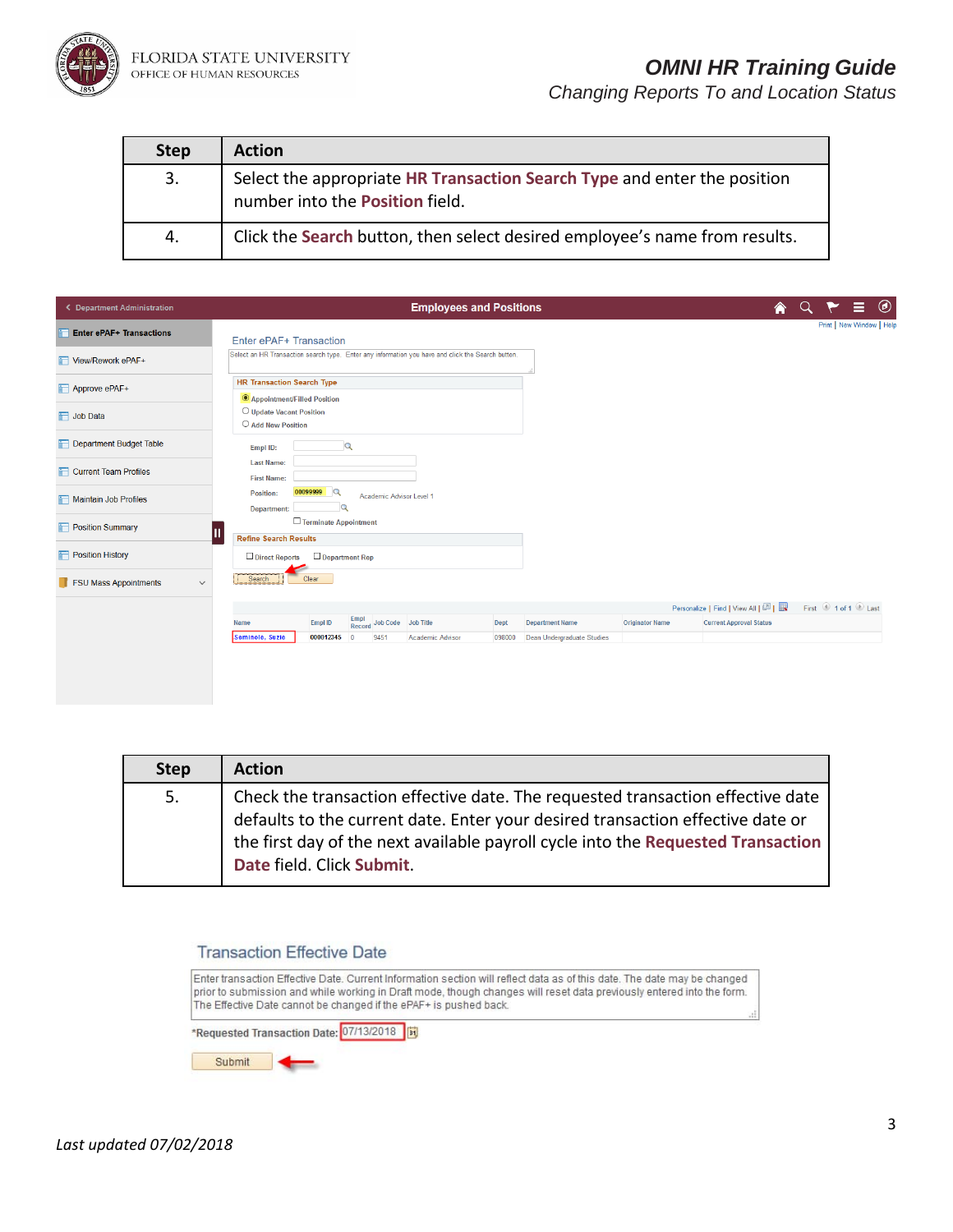

FLORIDA STATE UNIVERSITY<br>office of human resources

## *OMNI HR Training Guide*

*Changing Reports To and Location Status*

| <b>K</b> Employees and Positions |                                          |                                                   |  | Ε | $^\copyright$  |
|----------------------------------|------------------------------------------|---------------------------------------------------|--|---|----------------|
|                                  |                                          |                                                   |  |   | Print $\wedge$ |
| Enter ePAF+ Transaction          |                                          |                                                   |  |   |                |
| Incumbents:<br>Emplid<br>Rcd#    | Name                                     | <b>Position Number:</b><br>00099999               |  |   |                |
| $\overline{0}$<br>000012345      | <b>Suzie Seminole</b>                    | <b>Working Title:</b><br>Academic Advisor Level 1 |  |   |                |
|                                  |                                          | <b>Headcount Status:</b><br>Filled                |  |   |                |
| *Requested Transaction Date:     | 04/25/2018<br> H                         | P                                                 |  |   |                |
| <b>Position Data</b>             |                                          |                                                   |  |   |                |
|                                  | <b>Current Information</b>               | <b>Proposed Changes</b>                           |  |   |                |
| <b>Job Code</b>                  |                                          |                                                   |  |   |                |
| <b>Job Code</b>                  | 9451<br>Academic Advisor                 | $\alpha$                                          |  |   |                |
| <b>Salary Admin Pln</b>          | Administrative & Professional<br>021     |                                                   |  |   |                |
| Pay Grade                        | 004<br>A&P 4                             |                                                   |  |   |                |
| <b>FLSA Status</b>               | Nonexempt                                |                                                   |  |   |                |
| <b>Union Code</b>                | Fac_A&P No Established CBU<br><b>29N</b> |                                                   |  |   |                |
| <b>Academic Rank</b>             |                                          |                                                   |  |   |                |
| <b>Working Title</b>             | Academic Advisor Level 1                 |                                                   |  |   |                |
| Position Specific - Job ?        |                                          |                                                   |  |   |                |
| <b>Max Head Count</b>            | $\mathbf{1}$                             |                                                   |  |   |                |
| <b>FTE</b>                       | 1.000000                                 |                                                   |  |   |                |
| <b>Standard Hours</b>            | 40.00                                    |                                                   |  |   |                |
| <b>Comb Hours / FTE</b>          | 40.00<br>1.000000                        |                                                   |  |   |                |
| Shift                            | Day/Standard                             | $\checkmark$                                      |  |   |                |
| <b>Full/Part Time</b>            | Full-Time                                |                                                   |  |   |                |

| Step | <b>Action</b>                                                                                                             |
|------|---------------------------------------------------------------------------------------------------------------------------|
| 6.   | Note: The Reports To and Location information are located under the<br>Organizational Relationships section of the ePAF+. |

| <b>Employees and Positions</b><br>≺ |                                             |                                |  |  | ◉         |
|-------------------------------------|---------------------------------------------|--------------------------------|--|--|-----------|
| Position Specific - Job             |                                             |                                |  |  | $\lambda$ |
| <b>Max Head Count</b>               | $\overline{1}$                              |                                |  |  |           |
| <b>FTE</b>                          | 1.000000                                    |                                |  |  |           |
| <b>Standard Hours</b>               | 40.00                                       |                                |  |  |           |
| <b>Comb Hours / FTE</b>             | 40.00<br>1.000000                           |                                |  |  |           |
| <b>Shift</b>                        | Day/Standard                                | $\checkmark$                   |  |  |           |
| <b>Full/Part Time</b>               | Full-Time                                   |                                |  |  |           |
| <b>Organizational Relationships</b> |                                             |                                |  |  |           |
| <b>Department</b>                   | Dean Undergraduate Studies<br>098000        | $\mathbf Q$                    |  |  |           |
| <b>Location Code</b>                | 00070227<br>FINE ARTS BUILDING0227          | Q                              |  |  |           |
| <b>County</b>                       | Leon                                        |                                |  |  |           |
| <b>Reports To</b>                   | 000999777<br>Asst Director, Acad & Stu Svcs | $\alpha$                       |  |  |           |
|                                     | <b>View Reporting Relationships</b>         |                                |  |  |           |
| <b>Specific Information</b>         |                                             |                                |  |  |           |
|                                     | <b>Time Limited Funding</b>                 | Time Limited Funding           |  |  |           |
|                                     | $\vee$ Confidential Position                | <b>⊡</b> Confidential Position |  |  |           |
|                                     | <b>Financial Disclosure</b>                 | Financial Disclosure           |  |  |           |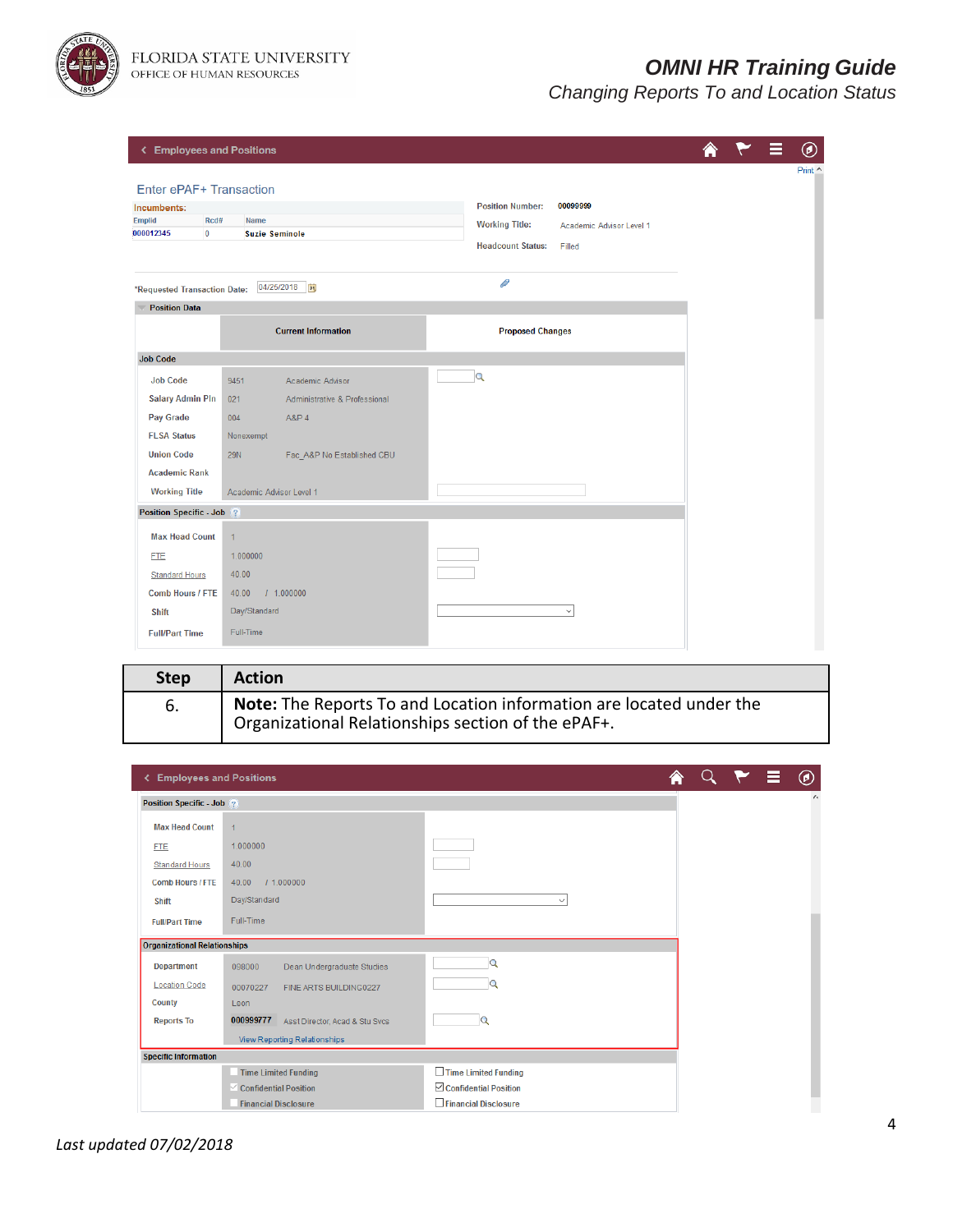

## *OMNI HR Training Guide*

*Changing Reports To and Location Status*

| <b>Step</b> | <b>Action</b>                                                                                                                                                                                |
|-------------|----------------------------------------------------------------------------------------------------------------------------------------------------------------------------------------------|
| 7.          | Either type in the new location code or click the Look Up (magnifying glass)<br>button to search for the location code. In this example, we have entered a<br>new Location Code of 00070333. |

| <b>Organizational Relationships</b> |          |                                     |                                    |
|-------------------------------------|----------|-------------------------------------|------------------------------------|
| <b>Department</b>                   | 098000   | Dean Undergraduate Studies          |                                    |
| <b>Location Code</b>                | 00070227 | FINE ARTS BUILDING0227              | 00070333<br>FINE ARTS BUILDING0333 |
| County                              | Leon     |                                     |                                    |
| <b>Reports To</b>                   | 00099977 | Asst Director, Acad & Stu Svcs      |                                    |
|                                     |          | <b>View Reporting Relationships</b> |                                    |

| <b>Step</b> | <b>Action</b>                                                                                                                                                                                                        |
|-------------|----------------------------------------------------------------------------------------------------------------------------------------------------------------------------------------------------------------------|
| 8.          | Either type in the new supervisor's position number or click the Look Up<br>(magnifying glass) button to search for the supervisor. In this example, we<br>have entered the new supervisor / Reports To as 00099888. |

| <b>Organizational Relationships</b> |          |                                     |                                                   |
|-------------------------------------|----------|-------------------------------------|---------------------------------------------------|
| <b>Department</b>                   | 098000   | Dean Undergraduate Studies          |                                                   |
| Location Code                       | 00070227 | FINE ARTS BUILDING0227              | 00070333<br>FINE ARTS BUILDING0333<br>Q           |
| County                              | Leon     |                                     |                                                   |
| <b>Reports To</b>                   | 00099977 | Asst Director, Acad & Stu Svcs      | $00099888$ $\alpha$<br>Prgrm Dir, Acad & Stu Svcs |
|                                     |          | <b>View Reporting Relationships</b> |                                                   |

| <b>Step</b> | <b>Action</b>                                                      |
|-------------|--------------------------------------------------------------------|
| 9.          | Note: Once you enter the new position number and then tab out, the |
|             | supervisor's title will automatically populate.                    |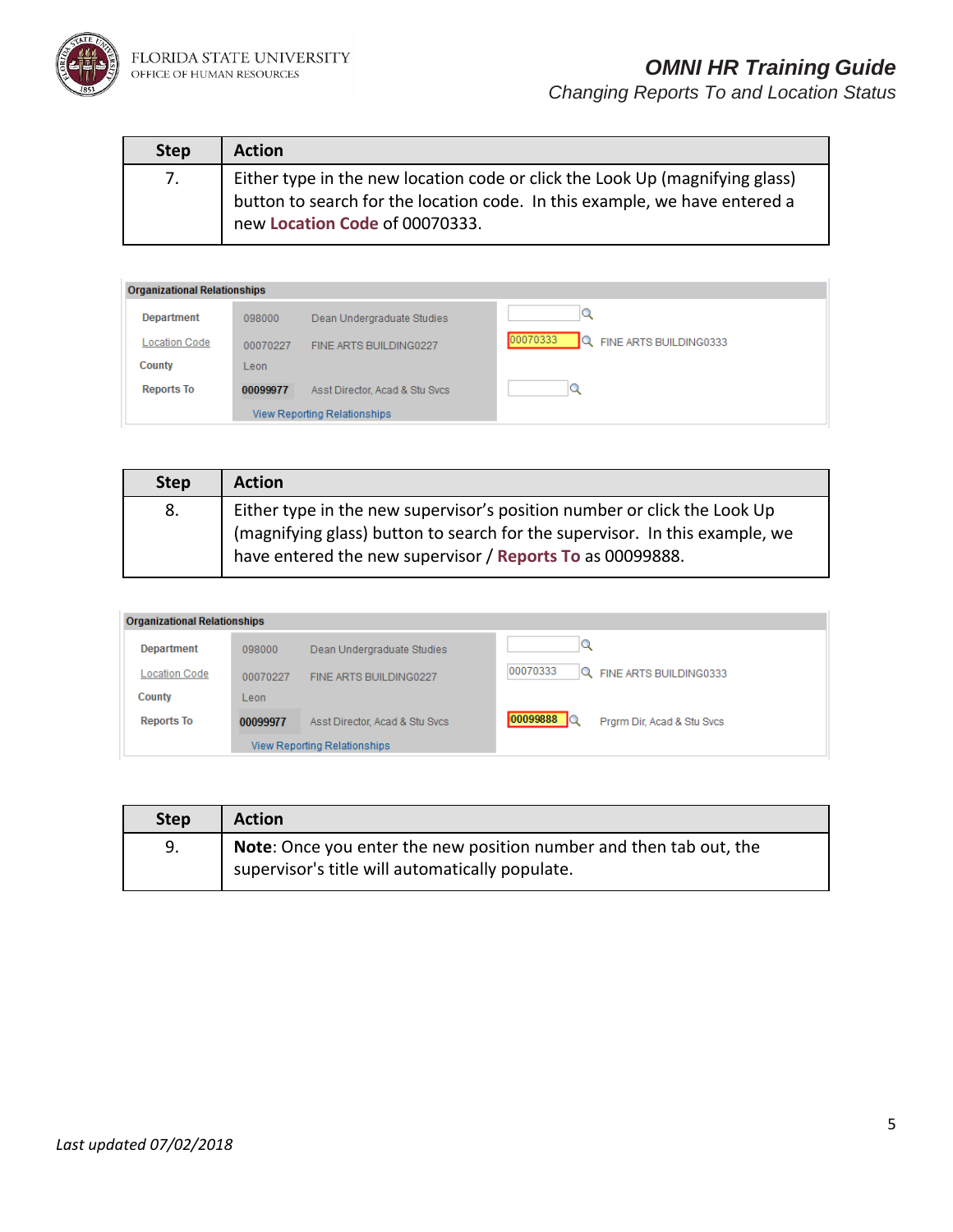

| <b>Step</b> | <b>Action</b>                                                                                                                                                                                                                       |
|-------------|-------------------------------------------------------------------------------------------------------------------------------------------------------------------------------------------------------------------------------------|
| 10.         | Enter the appropriate VP Approver for your department in the VP Approver<br>field.                                                                                                                                                  |
| 11.         | Comments are required by the originator. Indicate any information an approver<br>may need to know prior to approving the ePAF+ into the Comments field.<br>Describe the changes being made, as well as the reason and/or objective. |
|             | For the purpose of this transaction, the comments are "Location code changed<br>to 00070333 and supervisor changed to position 00099888."                                                                                           |

| <b>Originator's Information</b> |                                                                    |                                                                      |          |
|---------------------------------|--------------------------------------------------------------------|----------------------------------------------------------------------|----------|
| Name                            | <b>Robert Renegade</b><br>Email ID RRenegade@psinvalid.fsu.edu     | Telephone                                                            | $\alpha$ |
|                                 | <b>Additional Approver (Required)</b>                              |                                                                      |          |
| *VP Approver                    | COSCEOLA                                                           |                                                                      |          |
|                                 | <b>Pre-Manager Approver (Optional)</b>                             |                                                                      |          |
| <b>Pre-Manager Approver</b>     |                                                                    | $\Omega$                                                             |          |
| ePAF+ Originator Comments       |                                                                    |                                                                      |          |
| *Originator<br><b>Comments</b>  | 00099888.                                                          | Location code changed to 00070333 and supervisor changed to position |          |
| Submit                          | Save as Draft<br><b>Cancel Draft</b><br><b>Approval Signatures</b> | Return to Transaction Search / Action Page                           |          |

| <b>Step</b> | <b>Action</b>                                                                                 |
|-------------|-----------------------------------------------------------------------------------------------|
| 12.         | When all ePAF+ updates have been completed, click Submit to initiate the<br>approval process. |